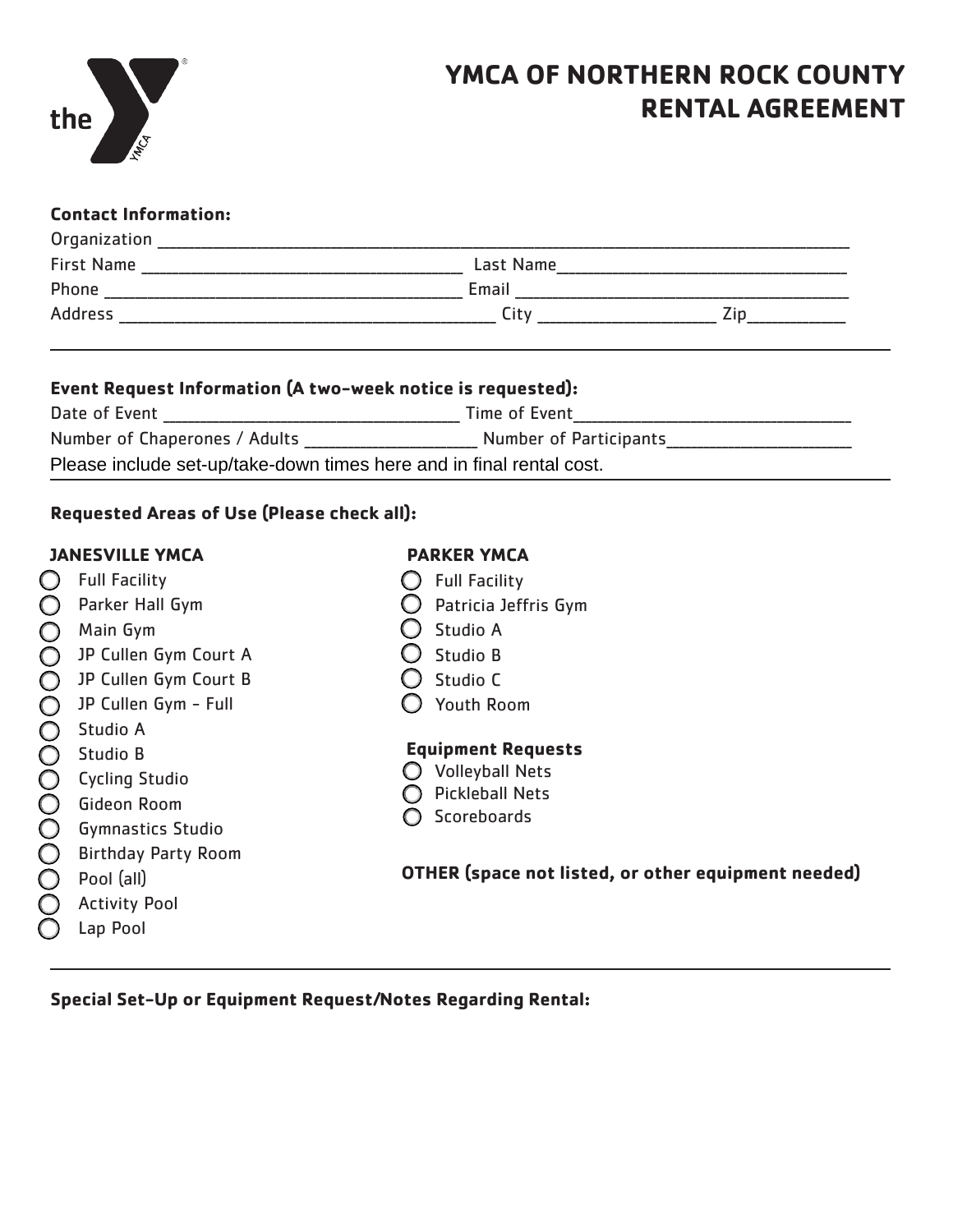

# **YMCA OF NORTHERN ROCK COUNTY RENTAL AGREEMENT**

### **Payment Information:**

| Area                       | <b>Hourly Rate</b> | # of Hours         | <b>Total</b> | <b>Notes</b>                        |  |
|----------------------------|--------------------|--------------------|--------------|-------------------------------------|--|
| <b>Janesville YMCA</b>     |                    |                    |              |                                     |  |
| <b>Full Facility</b>       | \$2,000.00*        |                    |              | After hours only                    |  |
| Parker Hall Gym            | \$50.00            |                    |              |                                     |  |
| Main Gym                   | \$50.00            |                    |              |                                     |  |
| JP Cullen Court A/B        | \$50.00            |                    |              |                                     |  |
| JP Cullen Full Gym         | \$100.00           |                    |              |                                     |  |
| Studio A                   | \$50.00            |                    |              |                                     |  |
| Studio B                   | \$50.00            |                    |              |                                     |  |
| <b>Cycling Studio</b>      | \$50.00            |                    |              |                                     |  |
| Gideon Room                | \$50.00            |                    |              |                                     |  |
| Gymnastics Studio          | \$100.00           |                    |              |                                     |  |
| <b>Birthday Party Room</b> | \$50.00            |                    |              |                                     |  |
| Pool (All)                 | \$175.00*          |                    |              | Additional if renting full facility |  |
| Activity Pool (2hr)        | \$250.00           |                    |              |                                     |  |
| Lap Pool (2hr)             | \$105.00           |                    |              |                                     |  |
| 1 Lap Lane                 | \$25.00            |                    |              |                                     |  |
| <b>Parker YMCA</b>         |                    |                    |              |                                     |  |
| <b>Full Facility</b>       |                    |                    |              | After hours only                    |  |
| Patricia Jeffris Gym       | \$50.00            |                    |              |                                     |  |
| Studio A                   | \$50.00            |                    |              |                                     |  |
| Studio B                   | \$50.00            |                    |              |                                     |  |
| Studio C                   | \$50.00            |                    |              |                                     |  |
| Youth Room                 | \$50.00            |                    |              |                                     |  |
| Other                      |                    |                    |              |                                     |  |
|                            |                    | <b>Deposit Due</b> |              |                                     |  |
|                            |                    | <b>TOTAL DUE</b>   |              |                                     |  |

(less deposit)

#### **All rentals will require a non-refundable deposit based on the parameters below:**

- • \$10 deposit for rentals \$99 or less
- • \$75 deposit for rentals \$300-\$499
- • \$25 deposit for rentals \$100-\$299
- • \$125 deposit for rentals \$500 or more
- - **YMCA OFFICE USE ONLY**
- **Reminders:**
- Check Outlook Rental Calendar Conflicts
- Communication to:
	- Facilities Members Services All program departments affected

**COMMENTS:**